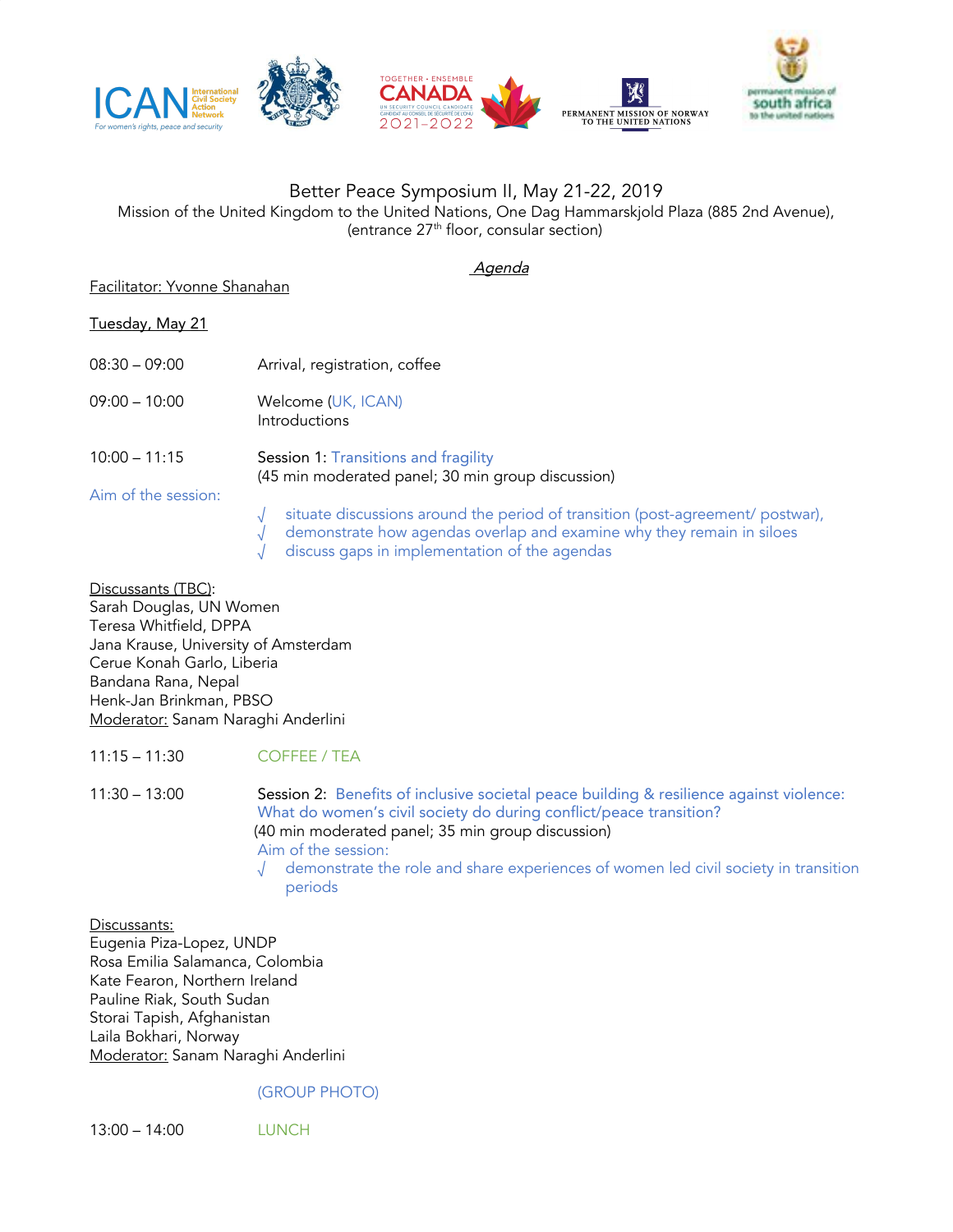#### 14:00 – 15:30 Session 3: Reality Check – Threats & Backlash against women peacemakers /CSOs Presentations, response and large group discussion

Aim of the session:

√ Identify the pushback, threats and rising risks/trends negatively impacting civil society leaders/ women peacemakers/ activists

Jen Freeman, Kroc IPJ (presentation) Stacey Schamber, ICAN (presentation) Rajaa Altalli, Syria (response) Visaka Dharmadasa, Sri Lanka (response) Joy Onyesoh, Nigeria (response) Moderator: Helena Gronberg

15:30 – 15:45 COFFEE

| $15:45 - 17:15$ | Session 4: Practical steps towards meaningful inclusion and ensuring protection<br>(thematic small group discussions) |
|-----------------|-----------------------------------------------------------------------------------------------------------------------|
|                 | Aim of the session:                                                                                                   |
|                 | $\sqrt{\phantom{a}}$ Brainstorm / identify solutions and strategies                                                   |

17:15 – 17:30 Wrap up/ Close of day 1

### Wednesday May 22

| $08:30 - 09:00$    | Arrival                                                                                                                                                                                                                                                                                                                                                                                                                               |
|--------------------|---------------------------------------------------------------------------------------------------------------------------------------------------------------------------------------------------------------------------------------------------------------------------------------------------------------------------------------------------------------------------------------------------------------------------------------|
| $09:00 - 10:00$    | Session 5: Recap of day 1 and report back from session 4                                                                                                                                                                                                                                                                                                                                                                              |
| $10:00 - 10.15$    | <b>COFFEE</b>                                                                                                                                                                                                                                                                                                                                                                                                                         |
| $10.15 - 11.30$    | Session 6: Policy Shifts: Mapping of upcoming processes and opportunities<br>(moderated working plenary)<br>Aim of the session:<br>Identify the audiences/processes to target in next 24 months (e.g. WPS 2020,<br>World Bank consultations on fragility, SDGs<br>Identify key opportunities for integrating guidance/recommendations; and<br>$\sqrt{ }$<br>infusing/shaping policy/program agendas<br>Identifying gaps<br>$\sqrt{ }$ |
| $11:30 - 13:00$    | Session 7: Approaches/ messages/ strategy<br>(moderated working plenary)<br>Aim of the session:<br>Identify best approaches/messages for targeting specific stakeholders                                                                                                                                                                                                                                                              |
| $13:00 - 14:00$    | <b>LUNCH</b>                                                                                                                                                                                                                                                                                                                                                                                                                          |
| $14:00 - 15:15$    | Session 8: Sharing findings and discussing follow-up<br>(moderated working plenary)<br>Aim of the session:<br>Share and discuss with UN high-level policy makers the findings and<br>recommendations of the working sessions                                                                                                                                                                                                          |
| Muna Luqman, Yemen | May Sabe Phyu, Myanmar<br>Moderator: Laila Bokhari                                                                                                                                                                                                                                                                                                                                                                                    |